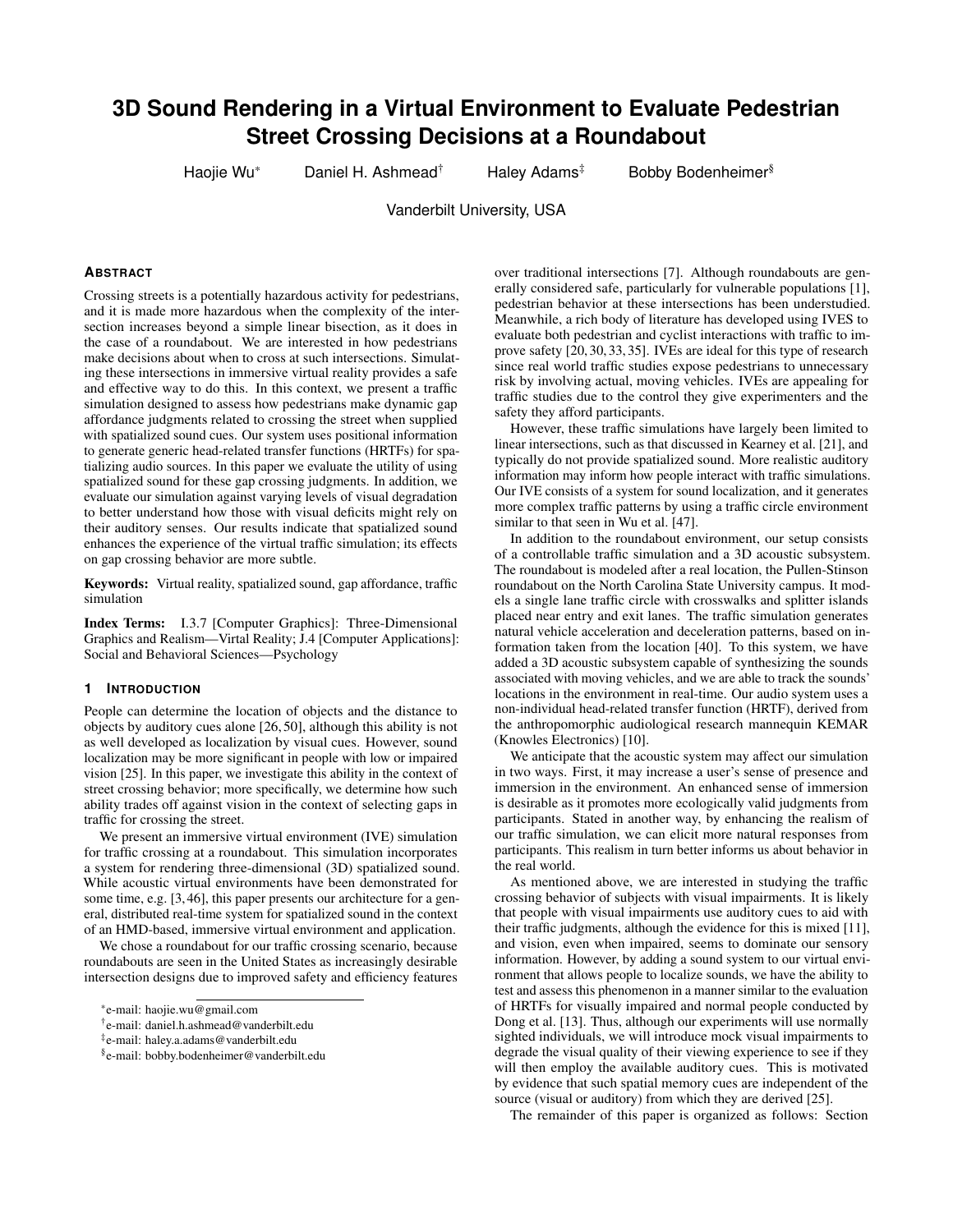

Figure 1: An overview of our virtual environment, modeled on the Pullen-Stinson roundabout, showing traffic circulating. Pedestrians cross at the walkways.

2 reviews prior literature and places our current work in context. Section 3 presents the details of the 3D audio system as well as a description of the traffic simulation and virtual environment. Section 4 presents two psychophysical experiments to evaluate the 3D audio system, and Section 5 discusses our results and presents future goals for the project.

### **2 RELATED WORK**

A sound wave undergoes complicated transformations as it travels from its source to the left and right ear canals of a listener. These transformations, called head-related transfer functions (HRTFs), are specific to each individual but can be approximated by nonindividual ones, such as the approximation used in Kolarik et. al. [22]. There is some degradation in the quality of the 3D sound caused by this approximation, but measuring individual HRTFs is laborious and impractical for widespread use in IVEs. Overviews of this subject can be found in Begault [5] and Xie [48]. Suarez et al. [42] compared a version of the measured KEMAR HRTFs used here with modelled HRTFs in an immersive VE over several tasks and found no differences. In particular, our work applies measured HRTFs to a dynamic affordance (gap crossing).

The ability to represent large numbers of dynamic sound sources has become more viable with the ability to implement binaural rendering using a GPU (Graphical Processing Unit) to improve computational efficiency [6, 44]. These binaural sounds can then be presented through either headphones [19, 24, 43] or by loudspeaker via crosstalk cancellation systems [23, 27]. To enhance immersion and spatial orientation, HRTF-based binaural sound has been used widely in both augmented reality [37] and virtual reality [41]. Applications using spatialized sound have been developed to help the visually impaired navigate architectural spaces [34] and virtual maps [15]. In this paper, we implement the non-individual HRTF filter coefficients of the KEMAR mannequin published by the MIT Media Lab [14]. For HMD-based virtual environments, HRTF-based systems fed through earphones seem the obvious choice due to their compact form factor.

There has been much work evaluating spatialized audio in desktop virtual environments, e.g. [8, 9], and in immersive VEs [31, 45]. In desktop environments presence has been found to increase with the inclusion of spatialized audio, but quantitative task performance measures, such as task completion time, have been unaffected. Riecke et al. [38] also found that presence can be increased by spatialized sound. However, neither Naef et al. [31] nor Doerr et al. [45] used HRTFs for sound localization.

Virtual traffic crossing experiments often quantify the assessment



Figure 2: View of car approaching the traffic crossing, i.e., not circulating around the roundabout, as would be seen from a viewer about to cross the street in a a non-blurred ("normal") viewing condition. This view is from the eye-height of one of the authors, and shows the several of the car models used in the simulation.

of immersion by evaluating gap affordance judgments in traffic [18, 32, 35, 36]. When individuals cross a street, whether in reality or in a simulation, they must select a suitable gap in between vehicles to cross. To prevent collisions with oncoming vehicles, this gap must afford them sufficient time to physically locomote across the street before the next vehicle approaches. The assessment of traffic crossing behavior has important ramifications for the design of traffic intersections. For example, this information can be used to better design intersections to accommodate for vulnerable populations, such as children and the visually impaired, who can make poor gap judgments.

# **3 SYSTEM DESIGN**

#### **3.1 Virtual Environment**

The experiments were conducted in a 7.3m by 8.5m laboratory. The virtual environment was presented by a full color stereo NVIS nVisor SX Head Mounted Display (HMD) with 1280 x 1024 resolution per eye, a nominal FOV of 60 degrees diagonally, and a frame rate of 60Hz. As opposed to newer commodity-level HMDs, this HMD was equipped with an Arrington eye-tracker, although it was not employed in these experiments. An interSense IS-900 precision motion tracker was used to update the participant's rotational movement around all three axes. Position was updated using four optical tracking cameras that operated with two LED lights. The virtual environment displayed in the HMD was rendered in Vizard (Worldviz, Santa Barbara, CA).

# **3.2 Traffic Simulation**

Roundabouts are traffic junctions where vehicles enter a circulating one-way stream of traffic around a central island. Instead of following a traffic control signal, vehicles must proactively yield to both upstream traffic and pedestrians. Pedestrians never walk through the circulating path or cross the center island. They only access designated crosswalks at the entry and exit lanes. Modern roundabouts have been statistically reported to reduce the severity of vehicle-to-vehicle crashes [12].

Our roundabout environment is an accurate, graphic street model of the Pullen-Stinson roundabout on North Carolina State University campus. Additional environmental features, such as buildings and vegetation, were added to the environment for realism; however, these additions were not based on the real world location. Prior work has utilized this same street model for the evaluation of street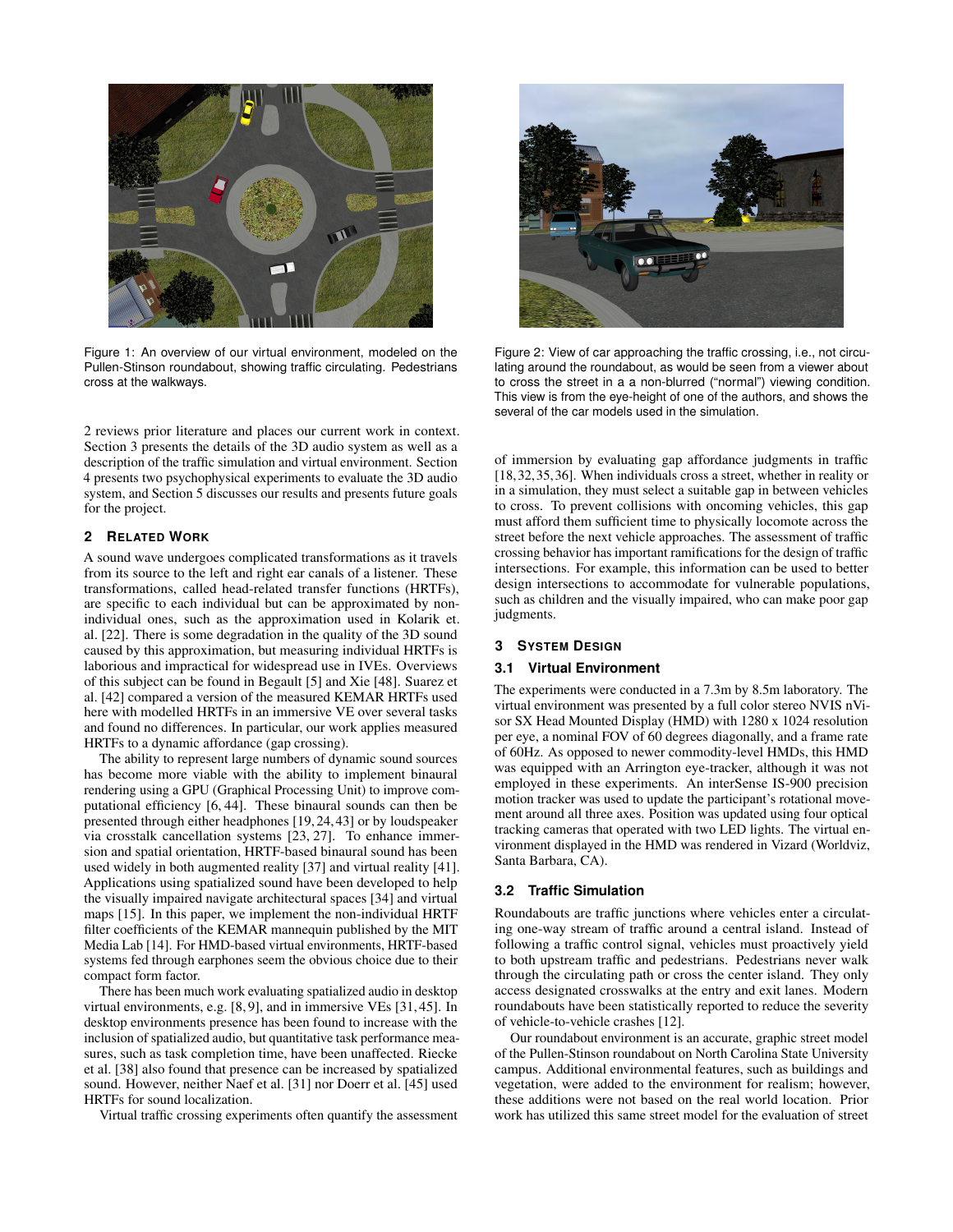

Figure 3: The Simulink implementation of the HRTF filter.

crossing behavior with nonlocalized sound in individuals with normal eyesight [47]. A bird's-eye view of the virtual environment is shown in Figure 1, and the environment seen from normal eye height with traffic approaching is shown in Figure 2. Prior observation of traffic in the real Pullen-Stinson roundabout showed that the average approaching speed of vehicles was 15.6m/s (35 mph) and the circulating speed was 8.0m/s (18 mph) [40]. In our virtual environment, approaching vehicles gradually reduce speed from 13.5m/s (around 32 mph) to 7.5m/s (around 17 mph), maintain 7.5m/s in the circulatory roadway, and then gradually resume to 13.5m/s upon exiting the traffic circle. Complicating this behavior further are provisions for vehicle-vehicle interactions and vehicle-pedestrian interactions. A vehicle avoids collisions with other vehicles by using a predetermined forward sight distance and an intersection sight distance. For vehicle-pedestrian interactions, each vehicle yields to pedestrians in the crosswalk area. More details of the traffic simulation can be found in Wu et al. [47].

#### **3.3 Audio Simulation**

The 3D acoustic subsystem applied HRTF measurements of KE-MAR dummy head microphone [14] to simulate sound source interactions within the acoustic environment. The KEMAR measurements sampled a total of 710 different positions, and yielded impulse responses at a 44.1 kHz sampling rate, 512 samples long, and stored as 16-bit signed integers. There were two concurrent processes in the audio simulation. One process updated each sound source's position relative to the listener. This was accomplished by collecting the positional data of each vehicle in relation to the position of the pedestrian in the virtual environment. The other process linked the individual sound source positions with different sound source signals and applied the digital filters specified by KEMAR data to the sound source signals. This computational system was built in Simulink (MathWorks, Natick, MA).

For our system design, we assumed that sound emanated isotropically from an object. Thus the orientation of the vehicle models had no effect on their sound. Instead of their absolute x, y, and z coordinate values, KEMAR data lookup required the spatial information in azimuth, elevation, and distance related to the listener. To generate a synchronized soundtrack for traffic animations, the azimuth and

distance of each moving vehicle were calculated along an animation path and updated in real-time. Values between the sample points were rounded to the nearest sample point. We simplified the elevation by assuming it to be a constant value of 10 degrees, although this was not an intrinsic limitation of the system. This spatial information was packed and sent from Vizard to Simulink over a UDP connection. No significant time delay was found between these two modules, and no packet loss over the local intranet was experienced.

In Simulink, a sound source signal was attached to a model of a vehicle as was its spatial information, which was received from Vizard. Sound source signals came from real engine noise recordings (cf. Baldan et al. [4]). We recorded eight different vehicles for each of the eight vehicle models in our system. These recordings were made of the car from outside the car with the car stationary at a constant engine speed. A sampling frame of recorded sound was selected based on the update rate of the positions. And the appropriate KEMAR filter coefficients for each ear were selected based on the values of the positions. The KEMAR filter and the sound source were then convolved, and the left and right channels were combined into binaural audio.

A significant auditory cue for distance is the sound level [2]. Accordingly, we scaled the sound level as the reciprocal of distance with the measured intensity at a distance of 1m. We used a sound level meter to calibrate each sound volume. Measurements were done with a dB-A scale slow setting using a RadioShack sound level meter (Cat. No. 33-2055A), with the average volume set to 70dB at 5 meters. Figure 3 demonstrates the Simulink implementation for a single vehicle. The current filter pair and loudness scale were replaced whenever new spatial information was received. Input was processed for each vehicle individually, and then all synthesized 3D sounds mixed to a set of shared signal busses. Finally, both visual output from Vizard and audio output from Simulink were then delivered through the HMD and into earbuds simultaneously. We used Klipsch S4 earbuds.

## **4 EXPERIMENTS AND RESULTS**

We conducted two experiments to assess our sound system. Because vision so dominates spatial cognition, we blurred the visual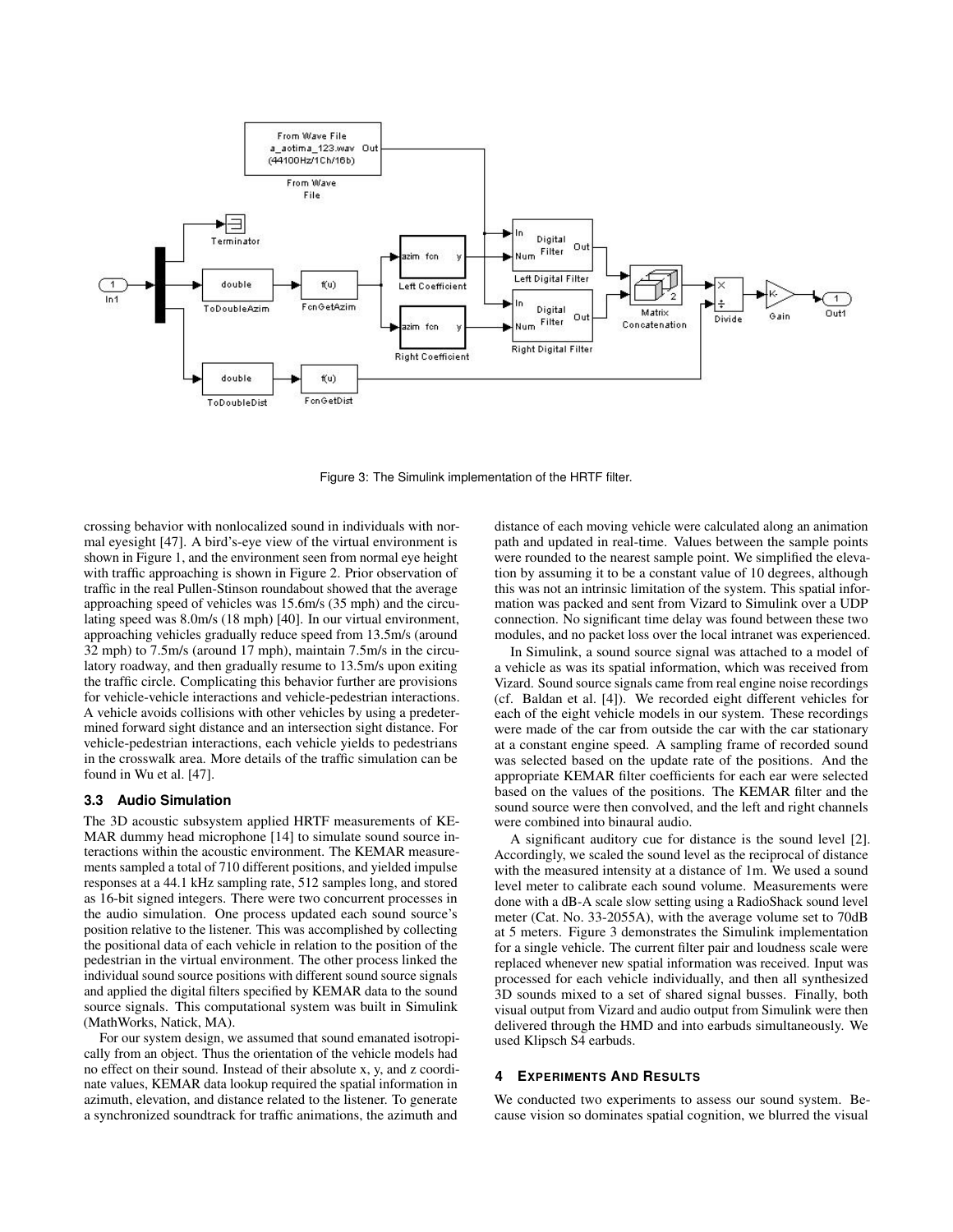

Figure 4: Blurred displays experienced by subjects in Experiment 1 (left) and Experiment 2 (right). In both scenes the view is from the side of the road with a car approaching. Notice that while the lead car can be seen, as in Figure 2, details of further cars are obscured in both cases.

environment severely in some conditions for better assessment of auditory effects. Sixteen total subjects, eight males and eight females, with ages ranging from 20 to 29 years old participated in the experiments with eight subjects participating in each experiment. Experimental groups were gender-balanced, and all participants self-reported normal sight and hearing. In both experiments, all conditions were within subject. No participant reported a significant amount of experience with virtual reality.

#### **4.1 Experiment 1**

Our first experiment attempted to assess the effect of both spatialized sound and visual field degradation on gap crossing behavior.

#### 4.1.1 Procedure

Experiment 1 used a 2x2 design. Subjects experienced four traffic crossing conditions in counter-balanced order. The conditions were as follows: with visual blur and spatialized sound, with blur but no spatialized sound, with spatialized sound but no blur, and with no blur and no spatialized sound. For the blur condition, a simulation of glaucoma-like damage was presented, where the periphery was blurred and 10 degree FOV in the center was clear. The blur was set so that moving objects could be reliably discerned at 8 to 10 meters. An image of the blur effect for Experiment 1 is displayed in Figure 4 on the left-hand side.

Before the experiment began, written consent was obtained from all participants. Subjects were then introduced to the roundabout environment, the crosswalk, and all of the conditions during a brief learning phase within the IVE. During the experiment, subjects performed a series of trials to determine their gap threshold, or minimum safe gap crossing threshold. The gap for each trial was determined using a maximum-likelihood (ML) procedure similar to that seen of Grassi & Soranzo [17]. The participant crossed the street 15 times, which was sufficient for the ML procedure to converge.

For each trial of the experiment, a stream of traffic with a randomly chosen number of cars between 4 and 8 passed through the roundabout. Each adjacent car maintained a gap with less than 2 seconds between it and the next, except for the car that was assigned the designated target gap. This safe gap allowed for a time between 3 and 12 seconds in length. The position of the longer gap was randomly assigned in the traffic stream each time. For each condition, the participant was required to execute 15 street crossings. These limits were all determined through pilot testing. At the velocity the vehicles were traveling, 2 seconds is not sufficient for a pedestrian to safely cross the street, and 12 seconds is more than sufficient. The threshold at which people choose to cross lies somewhere in between. What will happen in this type of ML procedure is that the system will automatically adjust the gap threshold to make the next crossing a more difficult choice for each subject — longer if the prior response was a not to cross the target gap, and shorter if the

prior response was to cross — based on the subject's prior history of responses. This procedure will converge in the 15 traffic crossing trials to that subject's gap crossing threshold, the minimum gap at which they are likely to cross. See Wu et al. [47] for further details.

Subjects were instructed to select a safe gap in traffic and to act upon this selection by physically walking across the virtual street. Subjects were told that, although the cars would not hit them, the drivers did not want to yield to them and that they should seek *the first* available safe gap in traffic. In all trials, the true gap, the subject's time to cross, and whether the subject actually made a safe crossing assuming no yielding on the part of a vehicle were recorded. We also administered questionnaires asking subjects' qualitative impressions of the conditions.

Table 1: Mean gap crossing time for Experiment 1 in seconds in each condition.

|             |      | Sound |  |
|-------------|------|-------|--|
|             | Yes  | No    |  |
| Yes<br>Blur | 5.75 | 5.69  |  |
| $\sqrt{6}$  | 5.06 | 4.62  |  |

#### 4.1.2 Results

In Experiment 1, with n=8 and the dependent variable as the gap duration of the converged ML procedure, we ran an analysis of variance (ANOVA) with blur and sound as the factors. The only significant effect was the main effect of blur:  $F(1,7) = 5.8136$ ,  $p <$ 0.0467. The mean gap durations were 4.84 seconds with no blur and 5.72 seconds with blur. As expected, a substantial blurring of the visual image led to an increase in the average accepted gap duration. The difference was approximately 1 second, which would be functionally significant in a busy traffic setting.

An interesting possibility suggested by the results of this experiment is that one effect of adding sound is to increase the accepted gap duration. This effect is shown in Table 1, which presents mean gap durations by condition. In the condition with no blur, mean gap duration was actually longer with sound than without (although the difference was not statistically significant). This result is consistent with ratings made by the participants, that the sound added to the realism of the simulation.

So there may be counteracting effects of adding sound. On one hand, the sound may provide information that is useful for perceiving gaps, which could lead to better perception and shorter accepted gap durations. On the other hand, vehicle sounds may make the scenario more realistic, perhaps shifting the criterion for accepting gaps upward, toward longer gaps. Qualitatively, seven of eight subjects preferred the (sound, no blur) environment over all others, the eighth preferring (no sound, no blur).

#### **4.2 Experiment 2**

Our second experiment focused on determining the effect of spatialized sound on people's performance.

#### 4.2.1 Procedure

Experiment 2 followed a similar experimental procedure to that seen in Experiment 1. However, this time a subject only experienced two test conditions, the traffic simulation with and without spatialized sound. For both conditions a subject's entire view was blurred.

The expanse and severity of visual blur was increased to discourage participant dependency on visual information, thereby isolating any effect of spatialized sound. This blur was extended throughout the entire screen, incidentally simulating a severe visual impairment.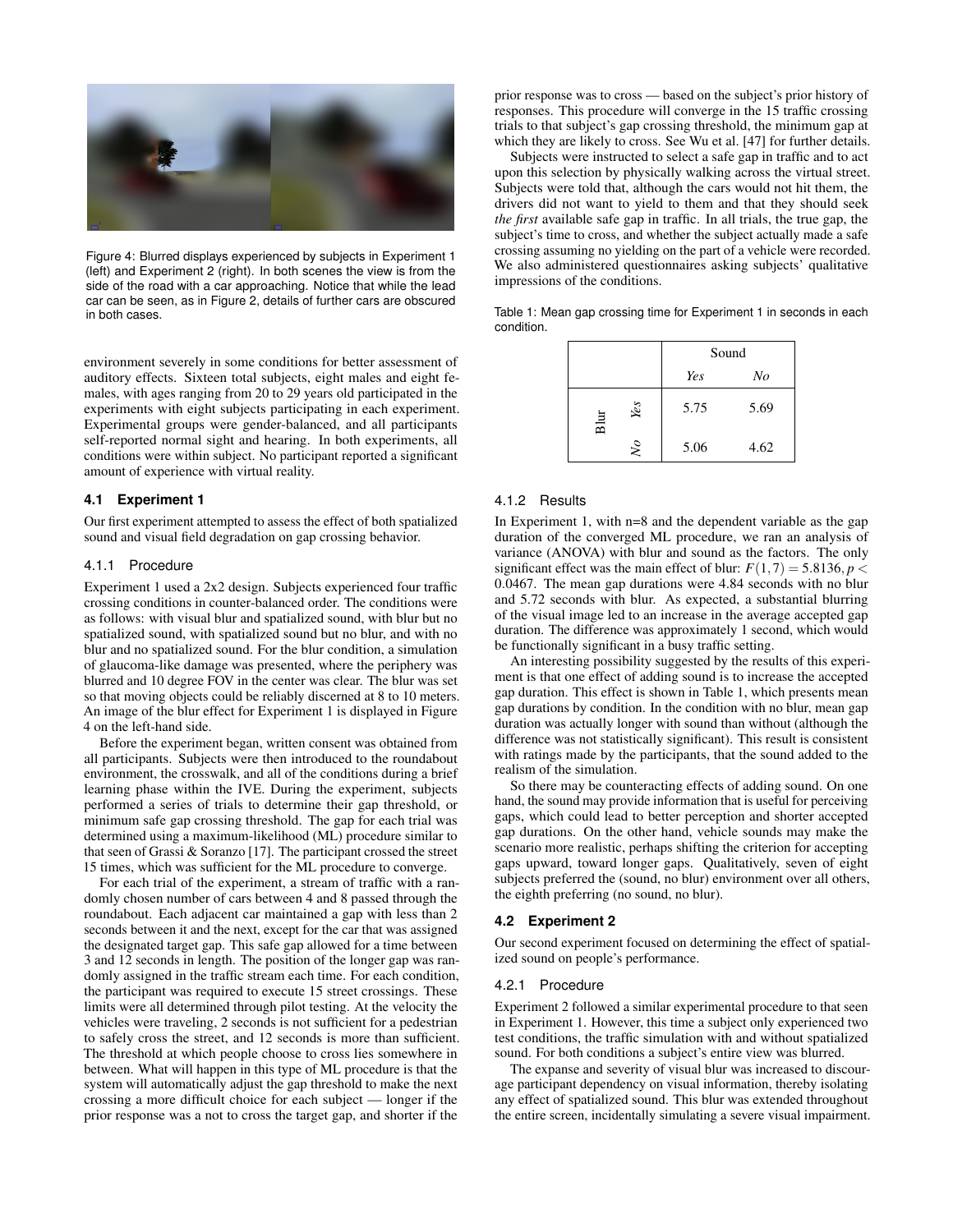The blur factor was also increased so that discernibility was decreased further to approximately 5 meters. An example of the blur effect may be seen in Figure 4 on the right-hand side.

The aspects of the experimental procedure for Experiment 2 not explicitly discussed followed that of Experiment 1. Experimental data and questionnaires were likewise collected in the same manner as in Experiment 1.

#### 4.2.2 Results

In Experiment 2, with n=8 and the dependent variable as the gap duration of the converged ML procedure, the mean gap with sound was 5.81 seconds and without sound was 6.63 seconds. A paired sample t-test was marginally significant,  $t(7) = 2.154$ ,  $p < 0.068$ . In this experiment there was very substantial blur in both the sound and no sound conditions. Not surprisingly, gap thresholds were generally higher than in the previous experiment.

Figure ?? shows a set of trials for one of the participants. The top chart shows the level of the next stimulus for the trials in the condition without sound and the bottom chart shows the level of the next stimulus for the trials in the condition with sound. Red circles represent failures to cross (no-go) and blue circles represent successful crossing (go). In both conditions, the initial stimulus was 12 seconds of gap separation. Over the course of the experiment, the stimulus selections gradually converged to 7.5 seconds without sound, and to 4.5 seconds with sound.

In this situation, a premium may be placed on extracting acoustic information about gaps, when that information is present. Thus, although the difference in gap thresholds between the sound and no sound conditions was not quite at the 0.05 level of statistical significance, the average thresholds were about 0.8 seconds lower when sound was available. This suggests that participants attempted to use the sound information, but that this information has limited reliability. Qualitatively, six of eight subjects preferred sound over no sound, one expressed no preference, and one preferred no sound.

# **5 DISCUSSION**

Our results are consistent with prior work on audio in virtual environments that show an increase in subjective satisfaction with spatialized audio but little improvement in task performance [9, 38]. It may be that, even in the blurred condition, subjects are able to extract enough optic flow information to make vision the dominant modality, and our results may suggest that subjects find audio localization unreliable. Nonetheless, the subjective improvement in the virtual environment from the presence of spatialized sound is clear.

Quantitatively, our results are more ambiguous. It is generally acknowledged that using generalized HRTFs such as the KEMAR ones used in this study can result in degraded localization performance in users [28, 29]. There is some evidence that the localization performance laterally is only minimally impacted by the use of these generalized HRTFs [39], although how this impacts moving targets is unclear. However, the generalized nature of the HRTFs employed in this work represents a limitation of our system and study, and employing more modern computational techniques to personalize the HRTF [16,49] is a clear area for future work. It may be that isolating the localizing ability of spatialized sound in IVEs requires larger experimental power than employed in this study, another avenue for future work.

#### **ACKNOWLEDGMENTS**

This material is based upon work supported by the National Eye Institute, National Institutes of Health, under R01 EY12894-04, and by the National Science Foundation under grant 1526448.

# **REFERENCES**

- [1] D. Ashmead, D. Guth, R. Wall, R. Long, and P. Ponchillia. Street crossing by sighted and blind pedestrians at a modern roundabout. *Journal of Transportation Engineering*, 131(11):812821, 2005.
- [2] D. H. Ashmead, D. Leroy, and R. D. Odom. Perception of the relative distances of nearby sound sources. *Perception & Psychophysics*, 47(4):326–331, 1990.
- [3] P. Astheimer. What you see is what you hear-acoustics applied in virtual worlds. In *Proceedings of 1993 IEEE Research Properties in Virtual Reality Symposium*, pp. 100–107, Oct 1993. doi: 10.1109/VRAIS.1993 .378256
- [4] S. Baldan, H. Lachambre, S. D. Monache, and P. Boussard. Physically informed car engine sound synthesis for virtual and augmented environments. In *2015 IEEE 2nd VR Workshop on Sonic Interactions for Virtual Environments (SIVE)*, pp. 1–6, March 2015. doi: 10.1109/SIVE .2015.7361287
- [5] D. R. Begault. *3D Sound for Virtual Reality and Multimedia*. Academic Press Professional, Inc., San Diego, CA, USA, 1994.
- [6] J. A. Belloch, M. Ferrer, A. Gonzalez, F. Martinez-Zaldivar, and A. M. Vidal. Headphone-based virtual spatialization of sound with a gpu accelerator. *J. Audio Eng. Soc*, 61(7/8):546–561, 2013.
- [7] T. R. Board, E. National Academies of Sciences, and Medicine. *Roundabouts in the United States*. The National Academies Press, Washington, DC, 2007. doi: 10.17226/23216
- [8] K. Bormann. Presence and the utility of audio spatialization. *Presence: Teleoper. Virtual Environ.*, 14(3):278–297, June 2005. doi: 10.1162/ 105474605323384645
- [9] K. Bormann. Subjective performance. *Virtual Reality*, 9(4):226–233, Apr 2006. doi: 10.1007/s10055-006-0019-5
- [10] M. D. Burkhard and R. M. Sachs. Anthropometric manikin for acoustic research. *The Journal of the Acoustical Society of America*, 58(1):214– 222, 1975. doi: 10.1121/1.380648
- [11] A. Cheong, D. Geruschat, and N. Congdon. Traffic gap judgment in people with significant peripheral field loss. *Optometry and vision science : official publication of the American Academy of Optometry*, 85:26–36, 01 2008.
- [12] S. Daniels, T. Brijs, E. Nuyts, and G. Wets. Externality of risk and crash severity at roundabouts. *Accident Analysis & Prevention*, 42(6):1966 – 1973, 2010. doi: 10.1016/j.aap.2010.06.001
- [13] M. Dong, H. Wang, and R. Guo. Towards understanding the differences of using 3d auditory feedback in virtual environments between people with and without visual impairments. In *2017 IEEE 3rd VR Workshop on Sonic Interactions for Virtual Environments (SIVE)*, pp. 1–5, March 2017. doi: 10.1109/SIVE.2017.7901608
- [14] W. G. Gardner and K. D. Martin. Hrtf measurements of a kemar. *The Journal of the Acoustical Society of America*, 97(6):3907–3908, 1995. doi: 10.1121/1.412407
- [15] M. Geronazzo, A. Bedin, L. Brayda, C. Campus, and F. Avanzini. Interactive spatial sonification for non-visual exploration of virtual maps. *International Journal of Human-Computer Studies*, 85:4 – 15, 2016. Data Sonification and Sound Design in Interactive Systems. doi: 10.1016/j.ijhcs.2015.08.004
- [16] M. Geronazzo, A. Carraro, and F. Avanzini. Evaluating vertical localization performance of 3d sound rendering models with a perceptual metric. In *2015 IEEE 2nd VR Workshop on Sonic Interactions for Virtual Environments (SIVE)*, pp. 1–5, March 2015. doi: 10.1109/SIVE .2015.7361293
- [17] M. Grassi and A. Soranzo. Mlp: a matlab toolbox for rapid and reliable auditory threshold estimation. *Behavior Research Methods*, 41(1):21– 28, 2009.
- [18] T. Y. Grechkin, B. J. Chihak, J. F. Cremer, J. K. Kearney, and J. M. Plumert. Perceiving and acting on complex affordances: How children and adults bicycle across two lanes of opposing traffic. *Journal of Experimental Psychology: Human Perception and Performance*, 39(1):23–36, 2013.
- [19] M. Hiipakka, T. Kinnari, and V. Pulkki. Estimating head-related transfer functions of human subjects from pressurevelocity measurements. *The Journal of the Acoustical Society of America*, 131(5):4051–4061, 2012. doi: 10.1121/1.3699230